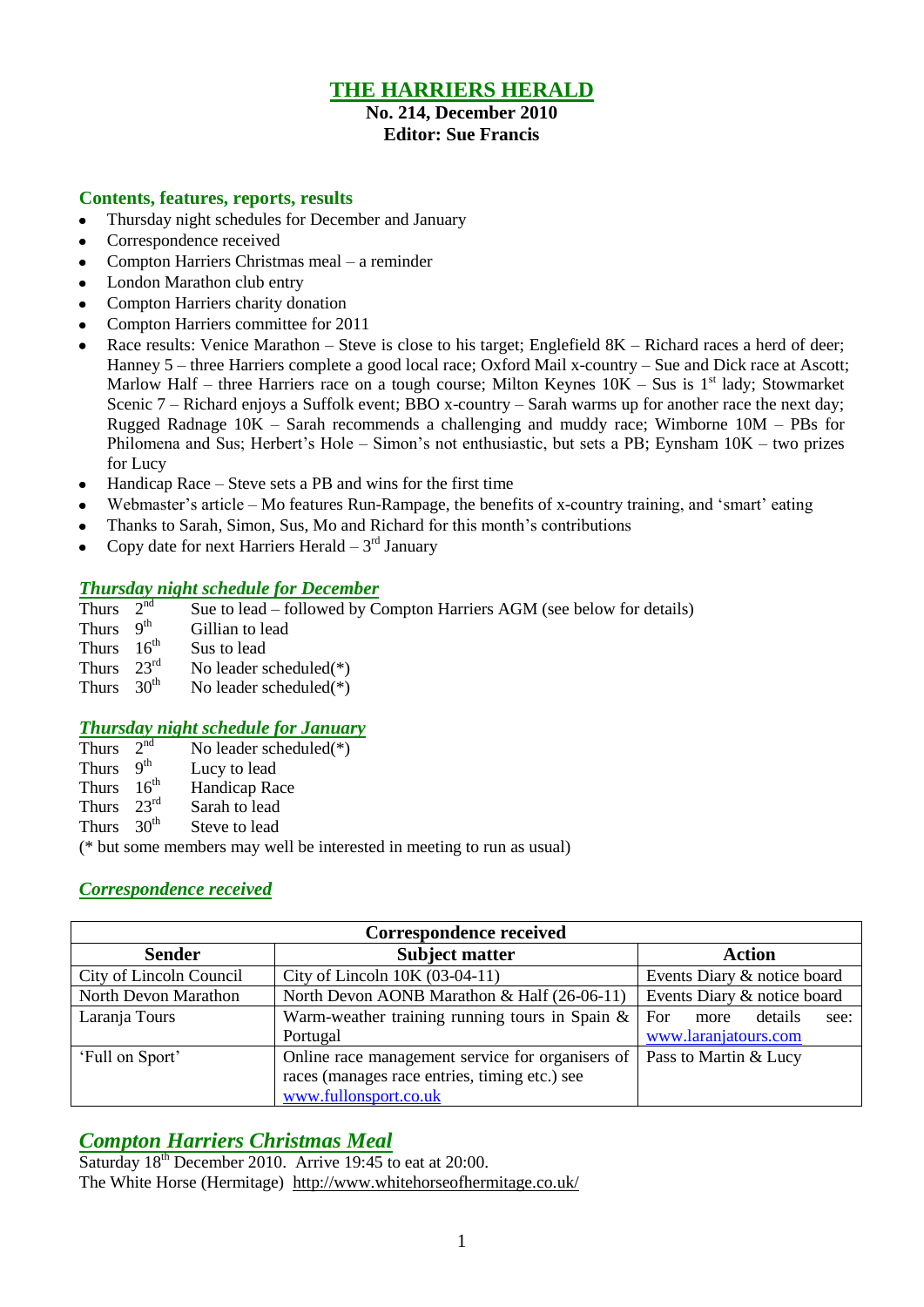# *London Marathon Club Entry*

The Club's guaranteed entry to the 2011 Virgin London Marathon has been given to Terry, who is already training hard and improving all the time. Apparently his secret is that he has lost 1 stone in weight since last Christmas! Keep up the good work Terry. Terry will be joined in the marathon by several other Harriers who achieved entries either via the ballot, or via "good-for-age" performances.

### *Compton Harriers make donation to local charity*

As a result of money raised by the Compton Downland Challenge, the Club has recently made a donation of £1000 to the Compton & East Ilsley branch of the "South Central Ambulance Service" (SCAS). The Compton & East Ilsley Community First Responder team (of which our own Kirsty Bayley is one) are trained by SCAS to attend medical emergencies while an ambulance is on its way. They have to raise their own funds to buy medical equipment, and Kirsty says our donation will keep them funded for about a year. The SCAS has sent a certificate acknowledging our donation. This will be displayed on our notice board.

This donation brings the Club's total charity donations, since 1995, to the grand total of £14,800.

### *Compton Harriers Committee for 2011*

At our recent AGM, all of the serving officers were willing to stand for re-election and there had been no other nominations for any of the posts. The existing Committee was therefore re-elected and is: Martin Fray (Chairman), Sue Francis (Secretary), Pete Humphreys (Treasurer of club account), Lucy Gettins (Membership Secretary), Mo Francis ('Events Secretary' and Treasurer of race account).

# *Race reports and results*

### *The Venice Marathon, October*

Steve combined this race with a family holiday. He says: "It is a flat course and I was making good time up to about the 35km mark. I was on for a 4:10 to 4:15 finish but the wheels (or legs) fell off and I was finished. I completed it in 4:29 and felt really tired afterwards, but I recovered extremely quickly which surprised me".

#### *Englefield 8K, 2nd October* **Richard**

This was a new race held on an undulating parkland course at Englefield House. Publicity was not great and, as it unfortunately clashed with the resurrected O2O race in Reading, the field was a very small 72 runners. The race was organised by Tadley Runners on behalf of Reading Abbey Rotary so it was well-organised despite the driving rain and windy conditions. It helped that Englefield Park is sited on gravel, so it was well drained despite the rainfall.

The route was effectively an undulating cross-country course with quite steep hills in the first and last miles, being fairly flat in between. Due to the small field it got spread out very quickly, and the greatest drama was provided by a stampeding hear of about 100 deer which ran through the race field after about half a mile, luckily finding quite a large gap between the  $4<sup>th</sup>$  and  $5<sup>th</sup>$  runners, otherwise it might have been quite hairy!

It will be interesting to see if the race is held again, with better publicity, as with a good field it could be quite a challenging race rather than a procession. In the event I finished  $8<sup>th</sup>$  in 37:12. One negative point: after having to wait nearly 2 weeks for the race results to be posted I discovered that the Vet 50 prize had been awarded to the runner who finished immediately behind me and who had refused to shake hands with me in the funnel!

Race winners:

Men: Jon Darwent, TVT 31:44; Women: Melanie Bibby, 38:01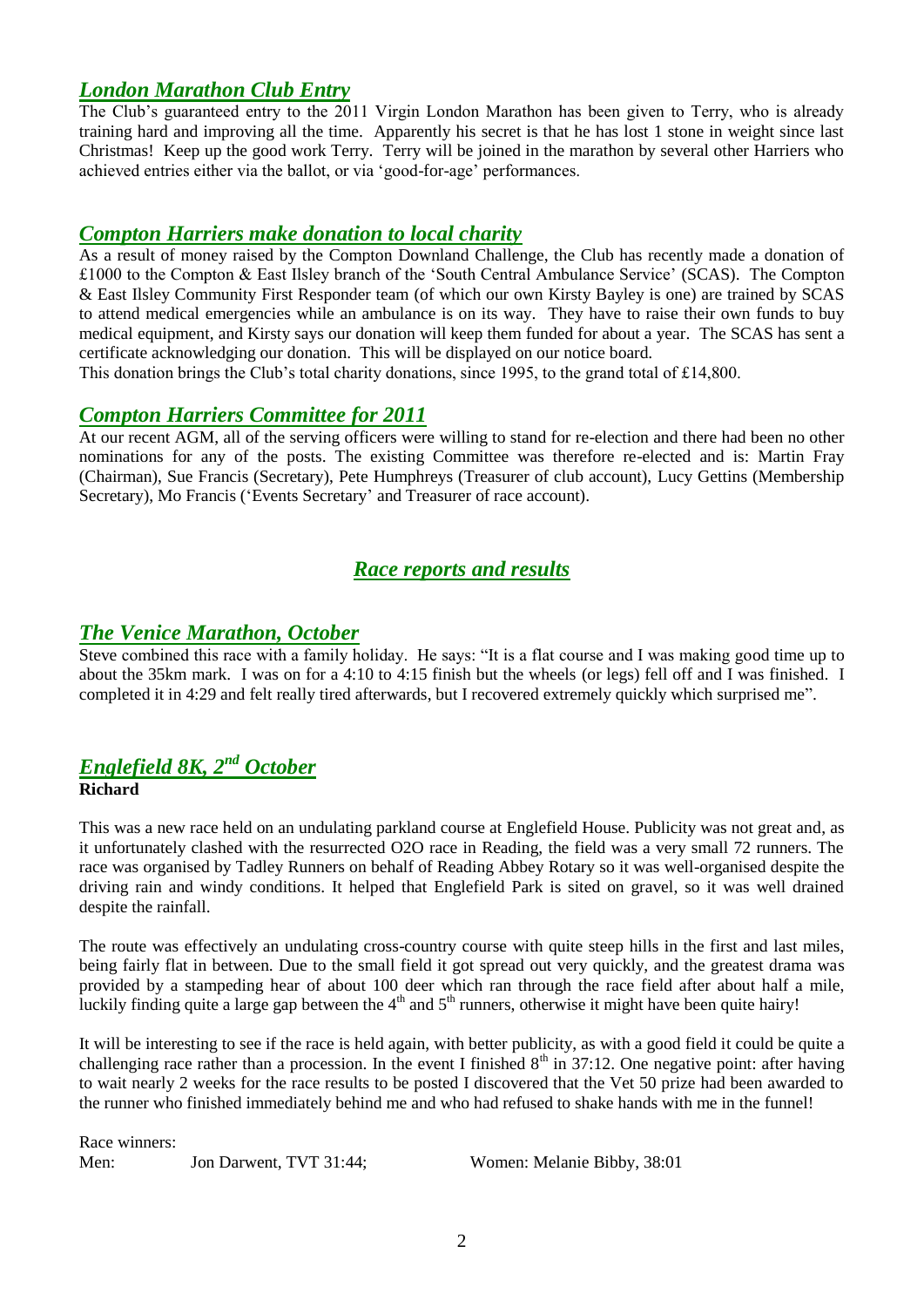# *Hanney 5, 10thOctober* **Richard**

A fast, flat course saw a small contingent of three Harriers (Lucy, Martin and myself) compete in this long standing race organised by Oxford AC. Whilst the rural route is not exactly pretty it is definitely a PB course, so attracts some serious runners, even if the field of 212 was quite small, no doubt affected by the following weeks Abingdon marathon. I always find flat courses a bit relentless as you feel you should push it from the start, and my greatest pleasure came in just beating a Vet 60 who had similarly pipped me at Hook Norton in August.

An interesting feature of the results service is that it gives age-graded results as well as the standard ones.

There was no doubt that the story of the race was the breaking of the British Vet 60 record by Michael Hager of Tipton who finished  $5<sup>th</sup>$  in a staggering 27:08. He beat the perennial Vet 50 winner, Tim Hughes into  $6<sup>th</sup>$  place very easily, Tim being first Vet 50 in 27:31.

| Race winners:<br>Men<br>Women | Steve Naylor, Woodstock<br>Sophie Carter, Woodstock |                           | 24:44<br>29:10  |
|-------------------------------|-----------------------------------------------------|---------------------------|-----------------|
| <b>Harriers</b>               |                                                     |                           |                 |
|                               | <b>Martin Fray</b>                                  | $36^{th}$ in 31:27        |                 |
|                               | <b>Richard Disney</b>                               | $49^{\text{th}}$ in 32:37 |                 |
|                               | <b>Lucy Gettins</b>                                 | $60^{th}$ in 34:02        |                 |
| Age Graded                    | Michael Hager                                       |                           | $1st$ in 21:49! |
|                               | Martin                                              | $29^{th}$ in 27:44        |                 |
|                               | Richard                                             | 32 <sup>nd</sup> in 27:49 |                 |
|                               | Lucy                                                | 58 <sup>th</sup> in 30:04 |                 |

# *Oxford Mail x-country, race 1, 7th November*

#### **Sue**

Dick and I took part in the Ascott-under-Wychwood race as part of the Team Kennet team. The 6K ladies race was won by Newbury's Susie Bush (24:02). I was  $17<sup>th</sup>$  in 27:18. There were 174 finishers and our team finished  $7<sup>th</sup>$ . The 9K men's race saw Steve Naylor (Woodstock) cross the line first in a 298-strong field, in a time of 28:54. Dick was  $197<sup>th</sup>$ , in 40:44. Other members of the TK men's team included Tom Munt (33:15,  $30<sup>th</sup>$ ), Nick Jones (32<sup>nd</sup>, 33:22), Nick Bull (146, 38:40) and Colin Price (252<sup>nd</sup>, 44:22). Then team finished 7<sup>th</sup>.

# *Marlow Half, 7th November*

Three Harriers completed this tough half marathon course. Sus was  $1<sup>st</sup>$  FV40 in 1:32:03 (62<sup>nd</sup> overall), Pete H was  $268^{\text{th}}$  (1:44:46), with Philomena hot on his heels (292<sup>nd</sup> in 1:45:34).

# *Milton Keynes 10K, 14th November*

## **Sus**

Ryan and I decided to do this run, also called Mo run. The charity is prostate cancer hence the name mo (mo stands for moustache), not sure what to make of it but there you are and if you could grow one and wear it on the day even better! Well why not, and a 10K is a 10K!

Anyway, Ryan suggested that afterwards we could treat ourselves to a Starbuck Coffee. Standing on the start line, I thought to myself that if I could cross the finish line as first lady, then I could add any cake to go with that coffee and if I felt like it I could even have cream on top!

There was obviously a lot at stake here and I was getting rather tense. When the start gun sounded two girls immediately positioned themselves at the front, and I thought it was no good trying to keep up with them and lose it all later. So I kept them within view and I could tell they had a bit of a battle between them, till finally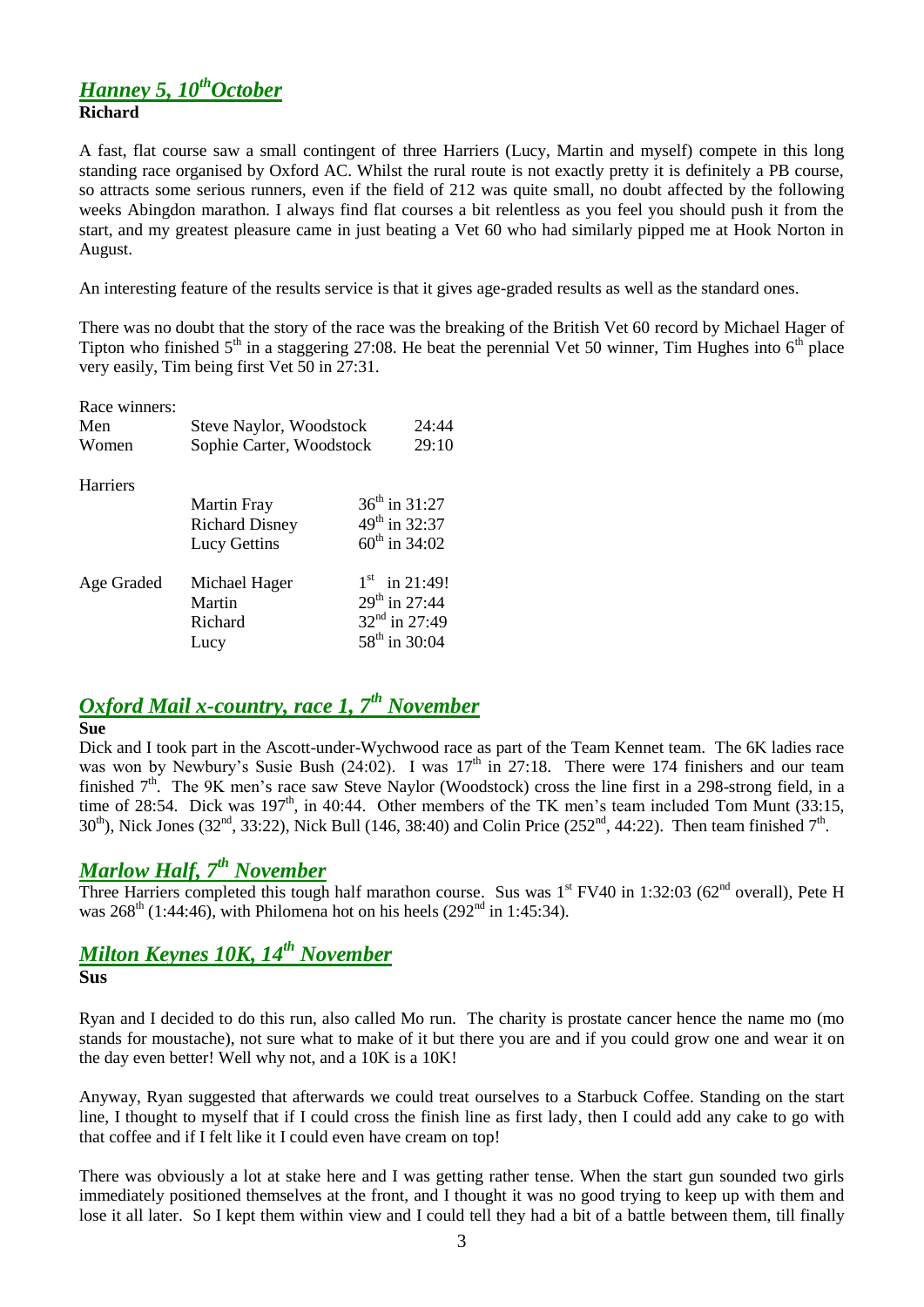one started to tire, and I caught up with her at about the 5k marker. One down one to go before that piece of cake was secured! The route was in Campbell Park with a lot of twists and turns and, as I slowly got closer to the first lady, I managed to see her face at a turn and I could tell she was working hard – and with app. 2k to go I finally went for the kill and overtook her and managed to keep the position to the finish line!

| $1st$ Man  | Michael Boyce | 36:11 |
|------------|---------------|-------|
| $5th$ Man  | Ryan          | 39:04 |
| $1st$ Lady | <b>Sus</b>    | 41:35 |

P.S. Yes, the cake was lovely with a very sweet taste and with lots of whipped cream!

# *Stowmarket Striders Scenic 7, 14th November* **Richard**

Being in Suffolk for the weekend, I decided to enter this race for the first time as it was held an easy drive from Lavenham where we were staying. This part of Suffolk is by no means flat, and the course was similar in its undulations to the Peasemore race, although more open in feel. The course resembles a mushroom in shape with an out and back first 2 miles and a 3-mile loop at the top of the 'stem'.

Being held on Remembrance Sunday, the race started at 11:02, with the 2 minutes silence being largely adhered to on the start line. The race started in fairly sunny conditions, although it clouded over during the race and began to rain once it had finished.

A fairly fast downhill first mile or so stretched the field fairly quickly, and the rural lanes made it quite difficult to take a fix on runners any distance ahead except for when the course reached a steepish hill after 4 miles, so it was very different from Hanney. After a steady race I managed to take a small number of runners over the last 2 miles and finished in  $56<sup>th</sup>$  place out of 261 runners in 47:37.

It"s always nice to compete against new faces and not feel the pressure of having to finish ahead of anyone in order to keep ones morale up. I would definitely run this race again and would recommend it to anyone visiting the area. It was well organised and friendly and seven miles is not a common race distance so it could well be a PB!

Race winners: Men - Robert Reason, Harwich, 38:29 Women - Tamara Jordan, Stowmarket, 42:00

# *BBO cross-country championships, 20th November* **Sarah**

The Berks, Bucks and Oxon cross country event took place in Oxford with a field of 57 ladies starting out, including U20's, senior and veteran ladies. Sue had informed me of the run and seeing as the location wasn't too far from home I asked her to put an entry in for me. It was a club vest only race, so I was holding the flag as the only Compton Harrier there on the day. When collecting my number prior to the race I was asked who my team manager was, so I promoted Mo to assist me!

The race was roughly 4 miles around a lovely park at the Oxford Brookes University campus. We completed two loops of the park, with half the race uphill, half down hill and not a lot of flat ground. My legs were burning on the homeward turn. It was a very well organised event with a friendly atmosphere. I was  $40<sup>th</sup>$  in 31:18. Then it was home to prepare for tomorrow"s little adventure.

[Sarah made history by being the first Compton Harrier ever to compete in this long-standing annual championship event which is open to athletes from any club in Berkshire, Buckinghamshire or Oxfordshire. I (Sue) also took part but (don't all boo at once) in Reading A.C. colours, and was  $16<sup>th</sup>$  overall (3<sup>rd</sup> veteran) in 27:21. The men"s race featured some of our Team Kennet friends. Nick Jones was 23rd, just ahead of Tom Munt ( $24<sup>th</sup>$ ). Lee Jones was  $76<sup>th</sup>$ , Nick Bull  $78<sup>th</sup>$ , and Colin Price  $103<sup>rd</sup>$ .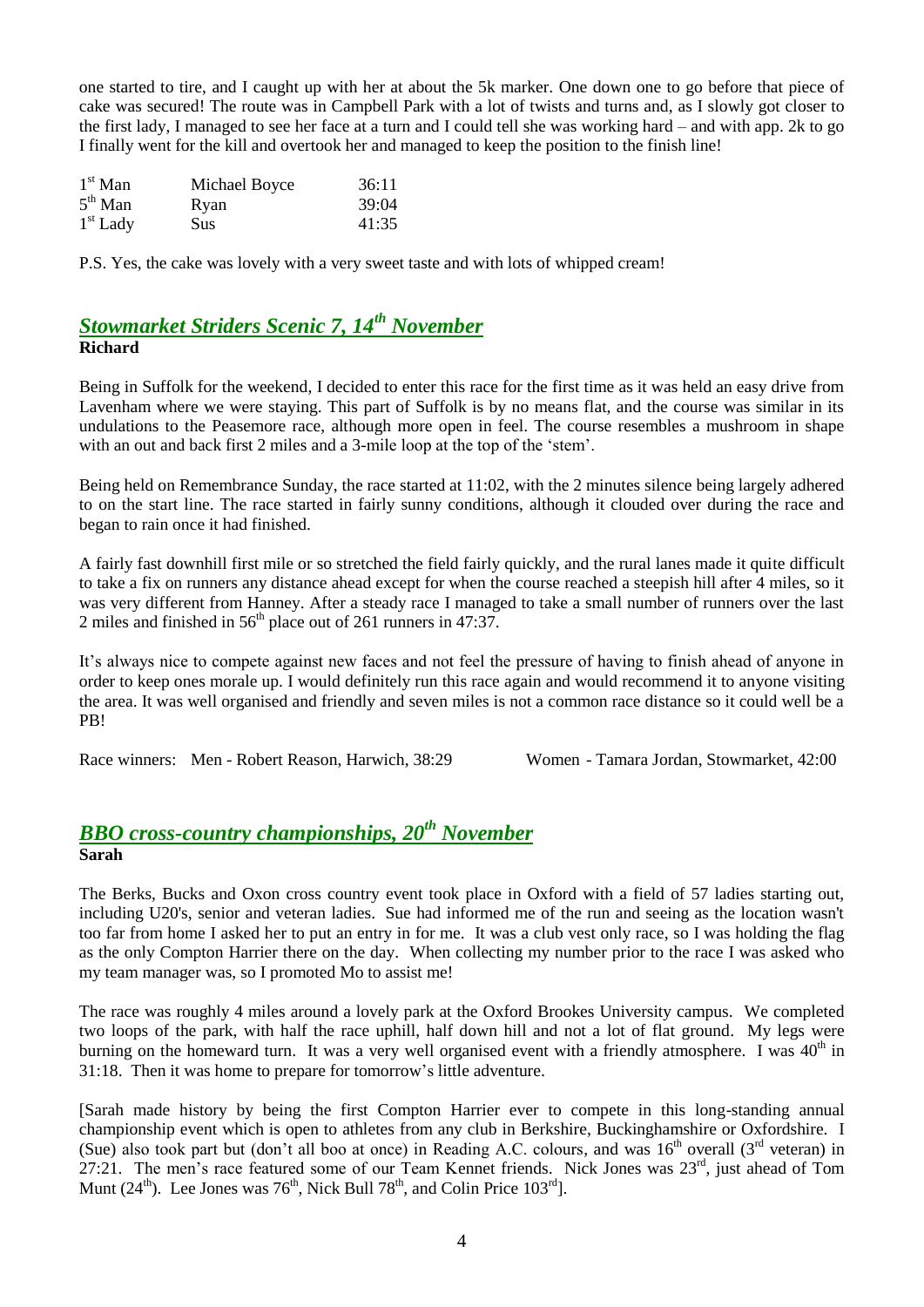## *Rugged Radnage 10K, 21st November* **Sarah**

The Rugged Radnage 10K turned out to be 11K. I saw this run advertised on the Runners" World website and it was in aid of local charities and schools. The off-road run was described as undulating with unsure footing at times. Standing on the starting line it was freezing and spitting with rain, what a great way to start the event! This was the first running of the event, it was superbly organised and the course was beautiful. The marshals were friendly and encouraging, wishing you well along the course. The course was quite challenging however, there was plenty of mud, puddles and a few Streatley hills included. Definitely an event I would recommend for next year.

Results: Winner 39:11,  $1<sup>st</sup> Woman$  42:20, Sarah 86<sup>th</sup> in 57:23 Andy Buckland also took part, this being his first race for some months since the arrival of baby Orla. Andy was  $47^{th}$  in 51:54.

There were 209 runners, and the last runner's time was 95:52.



 Rugged Radnage race: Sarah and Andy at 6K



# *Wimborne 10, 21st November*

Two of our ladies competed in this event, with great success. Sus was  $1<sup>st</sup>$  FV45 in a time of 1:06:14, and Philomena crossed the line in 1:14:48.

# *Herbert's Hole, 21st November* **Simon**

Now, let me get a few things straight before I start: when writing a report on a race with a name like "Herbert"s Hole" there is undoubtedly an extremely strong urge to litter the race report with suggestive references, double entendres and innuendi (the plural of innuendo), and I would just like to make it quite clear to everyone that I am not – repeat, not – going to go down that particular route. Thank you. Now, the race report:

I finished in  $237<sup>th</sup>$  place in a time of 1:01:15

Simon

PS. Oh, ok, I guess you want a bit more than that…

With the weather turning decidedly chilly I actually dug out my long running tights for the first time since February for this one and I"m glad I did, as there was quite a chilly easterly when I arrived in Chesham. Having looked at the map I opted to head for the car-park opposite the start in Lowndes Park rather than the Race HQ at Chesham Football Club, which was about a mile away.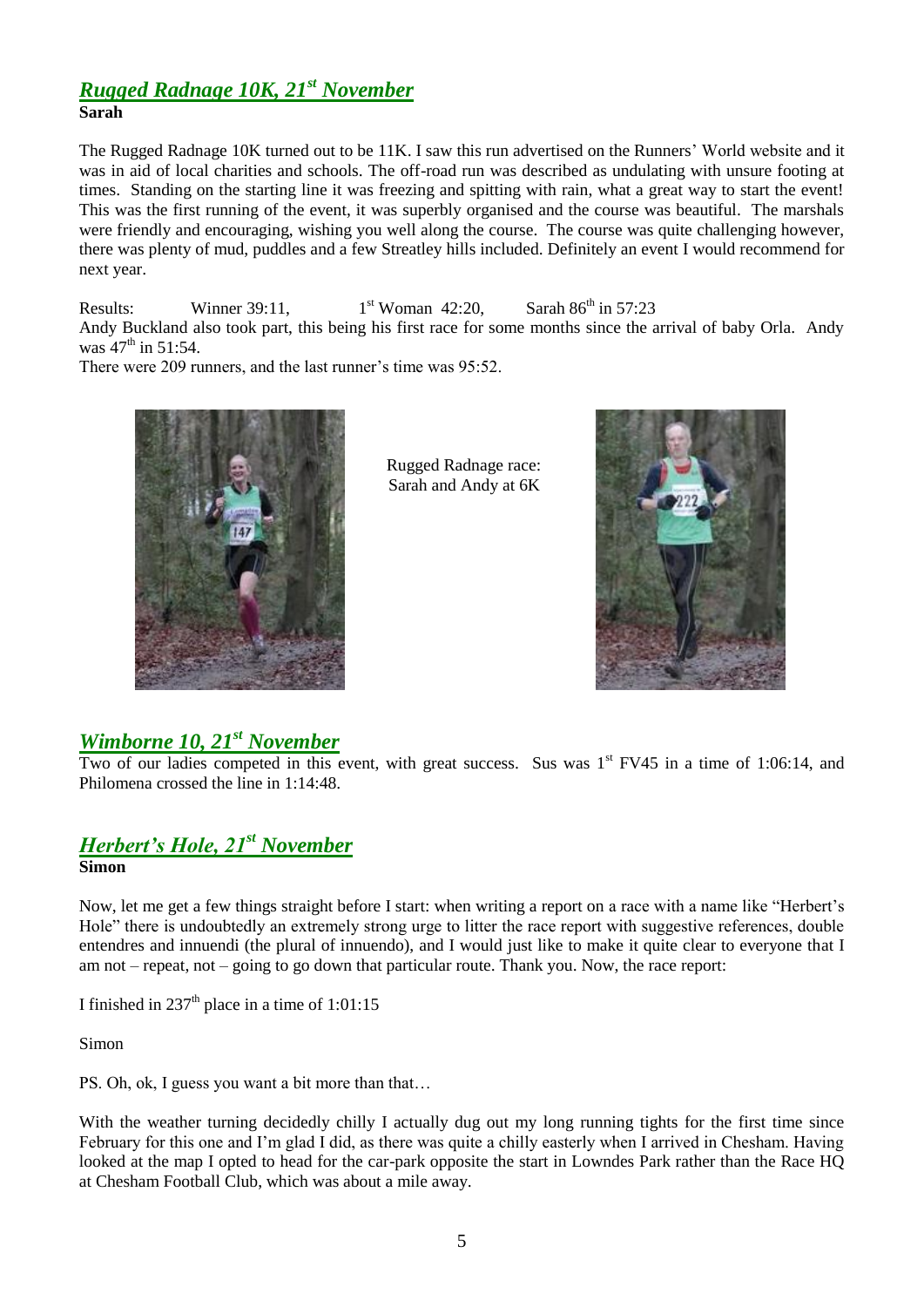Having arrived slightly early, I bought a cup of coffee from a café just round the corner and, well, just sat in Henry. Convenient though the car-park was, it did mean that I missed out on any "pre-race" build-up at the HQ and it all felt a bit low-key. So, having spent an hour in my own company, I got changed and wandered over to the park about 10 minutes before the start of the race.

When I asked Martin, before I entered this race, what it was like his reply was "you won't be disappointed". Sorry, Martin, but I was a bit. Oh, it was nice enough in a "let"s-have-a-trot-in-the-country" sort of way, but it wasn't quite what I expected. The uphill start was ok, but then a couple of hairpin bends within the first 1.5K, coupled with having to run across the slope of the hills in Lowndes Park, just seemed a bit unnecessary – especially given that the overall distance was a smidgeon over 10K (the 10K marker was placed about 200m before the finish line).

I must admit that I"m struggling to find anything really positive to write about this race. Not that there were any real negatives – the organisation, marshalling and route-marking were all very good - but there was more road, and fewer hills, than I expected. And the finishers' t-shirt was ... well, I've had worse.

I can"t help thinking that if the organisers had got rid of a hairpin bend or two and sent everyone straight down the hill they could"ve made this an out-and-out 10K, though it probably had something to do with stringing the field out before the narrow downhill path though the trees at the exit to the park. Then again, they could"ve moved the start and finish a bit…

The results were available on the Chiltern Harriers' website within a day, although rather strangely the male results were listed separately to the female results. I guess they just do things a bit differently in Chesham… Anyway, for those of you who are still reading this, first man home was Rowan Axe from Cardiff AAC in a time of 35:47, followed by Eddie O"Gorman and Allan Stewart (both from Chiltern Harriers) in 37:17 and 39:41 respectively. First Lady home was Alison Hopkins of Ealing, Southall and Middlesex in 42:43, second was Jo Pulsford from Rugby & Northampton in 44:16 and third was Debbie Wenman of Chiltern Harriers in 44:44. There were 320 finishers in all, the last of whom recorded 1:38:24.

Overall, this was an "ok" event but I"m not sure I"d go out of my way to do it again, other than to try and beat my new PB at a very unusual distance.

### *Eynsham 10K, 28 th November* **Sue**

Eynsham 10K day is well renowned for being cold and sometimes frosty, but the -4°C air temperature this year must have been a record low! I've never raced with so many clothes on. Fortunately, there was no wind and the route was not too slippery. Four Harriers took part, seasoned Eynsham 10K runners Martin, Lucy and me being joined by Richard. Mo was there to support, and ran a few miles to see us all at four places on the twolap course.

I had decided not to worry too much about my time, but to start sensibly and see how I felt. Then in the start area I spotted Sarah Davies (FV35 from Oxford City A.C.) and Nicola Gomm (FV45 from Witney R.R.). Back in June, the three of us had a good close race over 3K, so I reckoned they would be good to follow. Sarah set a strong but sensible pace with Nicola and me hot on her heels, and this is how we stayed for 7K, gradually catching and passing other runners. At 7K, Sarah and I dropped Nicola and we passed two more ladies which was a good feeling. Sarah crossed the line a few seconds ahead of me, but I finished feeling I had raced well and really enjoyed it (very rare occurrence after a 10K for me!). Richard and Lucy followed close behind. Richard was pleased to beat his 42-minute target, and Lucy recorded one of her fastest ever 10K times. Martin was nursing a hamstring injury, but Lucy had told him he must trot round to get a T-shirt for his entry money, and he was pleased to finish in a respectable time without aggravating the injury.

Martin kindly treated us all to fruit cake while we waited for the presentation. The presentation was a bit later than planned and Martin wanted to get to the pub! Nevertheless, it was worth the wait, as Lucy collected two prizes – one for being  $2<sup>nd</sup>$  FV45 overall, and one for being  $2<sup>nd</sup>$  FV45 in the Oxfordshire championships. We retired to The Queen"s Head to have a hearty lunch for under a fiver! Results and photos overpage.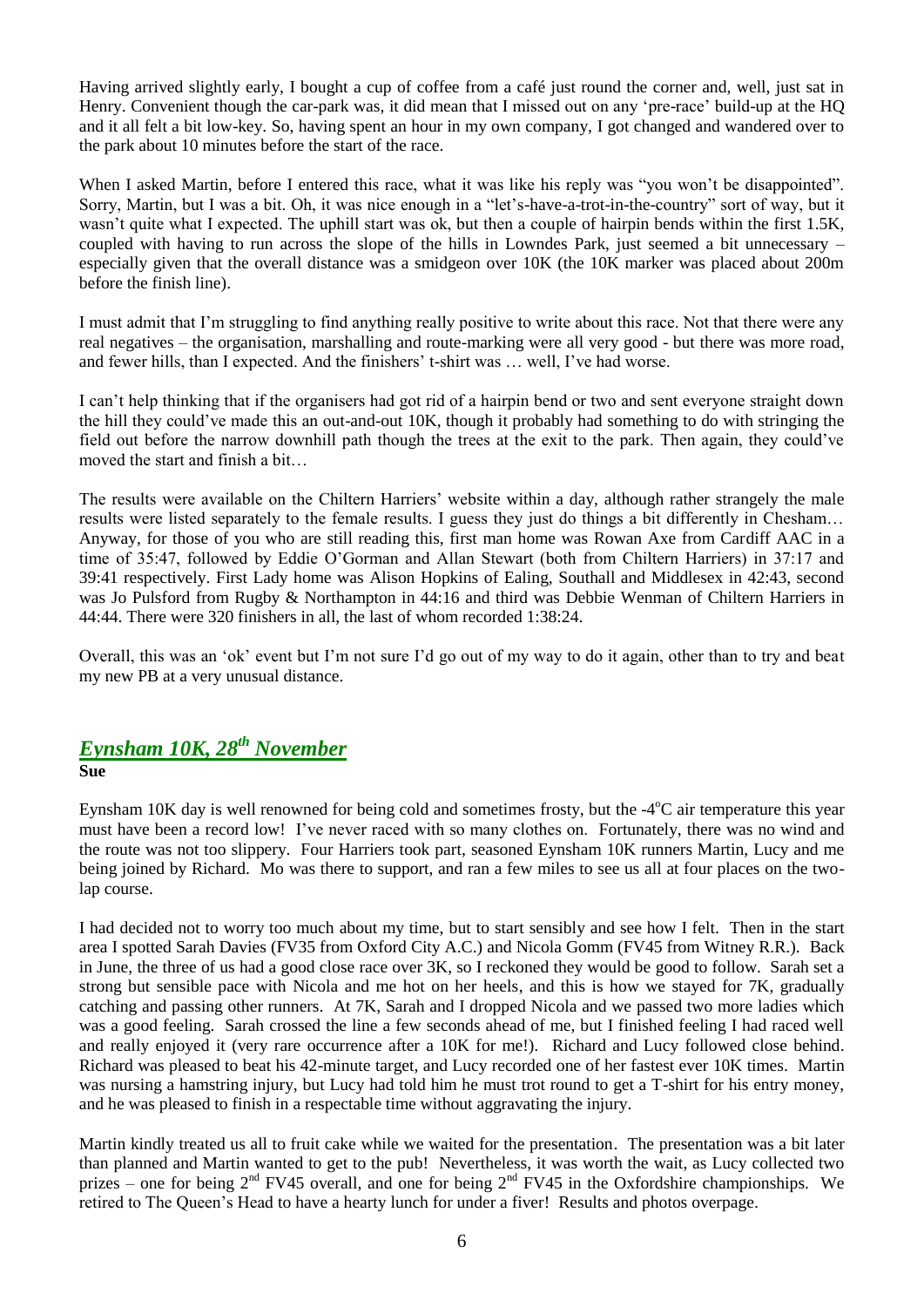| Results (chip times): |                          |                          |       |  |
|-----------------------|--------------------------|--------------------------|-------|--|
| $1st$ man             |                          | Steve Naylor (Woodstock) |       |  |
| $1st$ lady            |                          | Jude Craft (Headington)  | 36:46 |  |
| Sue                   | 41:05                    | $92^{nd}$                |       |  |
| Richard               | 41:31                    | 102 <sup>nd</sup>        |       |  |
| Lucy                  | 42:08                    | $115^{\text{th}}$        |       |  |
| Martin                | 43:33                    | 138 <sup>th</sup>        |       |  |
|                       | There were 533 finishers |                          |       |  |



Eynsham 10K: Richard at 1K; Sue chases Sarah Davies & Nicola Gomm at 4K; Lucy approaches the half-way point (photos courtesy of Mo)

# *Handicap Race*

**Sue**

The final race of the 2010 Handicap Championship saw 10 runners taking part on a bitterly cold and windy evening. Despite the conditions two runners set excellent new P.B.s. Steve, having done little running since his Venice Marathon, produced a sub-14 minute performance to win the race with a 20-second margin. Next home was Terry, who also smashed his P.B. and ran his heart out trying to gain those valuable extra points towards the Championship. That's the first time I've ever seen anyone lie down in the gutter of Burrell Road after the race! The next six runners finished in close succession. Dick, with a much improved performance, took third spot, while Lucy just held off Richard to take 4<sup>th</sup>. Sue, the two Petes, Mo and Gillian completed the field. Well done Steve, and thanks to Jan for time-keeping in the freezing cold.

I will be presenting the annual Handicap trophy at our Christmas dinner, so I will not reveal the championship results until then! Full results will be printed in January"s Harriers Herald.

The next Handicap Race will kick off the 2011 Handicap series and is scheduled for  $16<sup>th</sup>$  January, round the "Village Lap".

| Finish<br><b>Position</b> | <b>Position on</b><br>handicap | <b>Name</b> | <b>Start time</b> | <b>Finish time</b> | <b>Actual time</b> | Handicap<br><b>Beaten?</b> |
|---------------------------|--------------------------------|-------------|-------------------|--------------------|--------------------|----------------------------|
|                           |                                | Steve       | 1:34              | 15:26              | 13:52              | $-0:34$                    |
| $\overline{2}$            | 2                              | Terry       | 3:25              | 15:46              | 12:21              | $-0:16$                    |
| 3                         | 3                              | Dick        | 2:57              | 15:51              | 12:54              | $-0:09$                    |
| 4                         | 4                              | Lucy        | 3:15              | 16:02              | 12:47              | $-0:01$                    |
| 5                         | 5                              | Richard     | 3:25              | 16:03              | 12:38              | $+0:01$                    |
| 6                         | 6                              | <b>Sue</b>  | 3:37              | 16:13              | 12:36              | $+0:13$                    |
|                           | 8                              | Pete O      | 3:06              | 16:21              | 13:15              | $+0:25$                    |
| 8                         | 9                              | Pete H      | 3:04              | 16:40              | 13:36              | $+0:40$                    |
| 9                         | ⇁                              | Mo          | 0:10              | 19:16              | 19:06              | $+0:16$                    |
| 10                        |                                | Gillian     |                   |                    | ~22:40             |                            |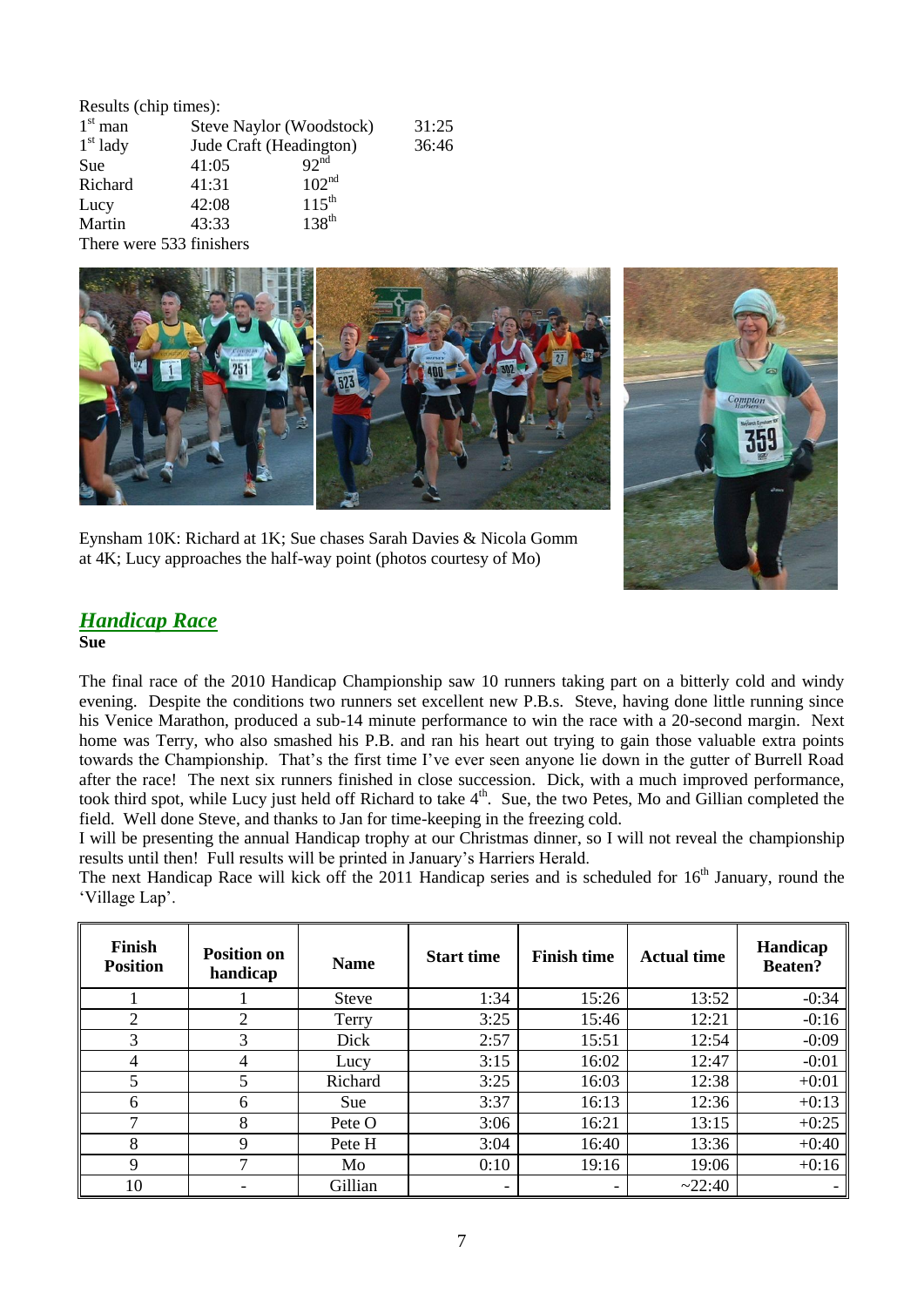### *Website update… http://www.comptonharriers.org.uk* **Mo**

Updates this month will include the December edition of the Harriers Herald, charity donations and the events calendar. The countdown has also been started for the 15<sup>th</sup> Downland Challenge and the revised route and entry forms will also be posted this month.

#### *Links of interest this month:*

<http://www.runrampage.com/> **Run Rampage** is a new 10k extreme multi terrain event which takes place on Sunday  $16<sup>th</sup>$  January 2011 at the MOD's Bagshot army barracks vehicle testing tracks. The uneven terrain, grade one and two hills, water and thick muddy bogs will ensure you face the ultimate physical and mental challenge.

<http://www.runnersworld.co.uk/general/cross-country-the-training-of-champions/5853.html> follow this link to an article that explains the benefits of cross country running from enhancing endurance and, increasing lower leg power to generally building up core strength and the guarantee of a successful summer ahead.

#### *This Month's Article: Eat Smarter to Improve Running Success:*

There is plenty of advice available on nutrition, calorie intake, when to eat etc but how do you decide what is best for your own well-being and running needs? The answer is to eat smarter in relation to your actual eating habits. Everyone has different eating patterns: some keep track of everything; others grab whatever they can on the go. There's no right or wrong way to eat well - what works for one runner might not for the next. Check out the following 'eating habits" and follow the suggestions to improve your nutritional and running needs.

#### **No time to eat**

If you are always in a rush and often eat "on the hoof" it can mean choosing unhealthy convenience foods. If this is the case, try planning ahead. Cook extra portions of a dish that you can eat cold later (e.g. wholegrain pasta with vegetables), and carry with you healthy snacks such as apples or trail-mixes to eat when you feel hungry.

#### **Careful eater**

Careful eaters aim to stay lean and tend to choose low-fat foods, but this can be a mistake, as fats help reduce the risk of injury. To overcome this, try eating something you crave once a week, then see if it makes a difference when you go for a run. (Stick to healthy fats, as they improve vitamin absorption: e.g. top porridge with walnuts; add avocado to sandwiches).

#### **Regular eater**

Nutritional studies have found that regular meals lower the risk of developing diabetes and heart disease, but it is possible to develop a nutrient deficiency. The remedy is frequent substitutions to your diet, e.g. change the corn flakes for porridge mixed with antioxidant-rich berries or change chicken for beef flank steak which is lean and contains more iron.

#### **Snacker**

Snackers eat every few hours and are usually well-fuelled before a run and they also quickly refuel afterwards. However, snackers can get their calorie intake wrong if they don't watch portion sizes and convenience options like cereal bars often lack essential protein. The answer, based on your daily calorie needs is to evenly divide those calories throughout the day: for example, if you need 1,800 calories, you could have six 300-calorie snacks per day, such as wholegrain toast with almond nut butter, an apple and two small pieces of cheese, or half a turkey sandwich.

#### **Organised eater**

The organised eater sticks to a meal plan no matter what, but this doesn't take into account the severity of the workout and the calories used. In this case, organised eaters should also keep a note of how they feel before and after workouts. They may need to top up with a calorie or protein boost after a particularly hard session.

#### **Indulgent eater**

Indulgent eaters think that running means they can eat anything they want to, but whilst the high-calorie or high-fat diet is OK occasionally, doing it often will lead to weight gain. The solution**:** opt for 2 or 3 custard creams rather than the whole packet!